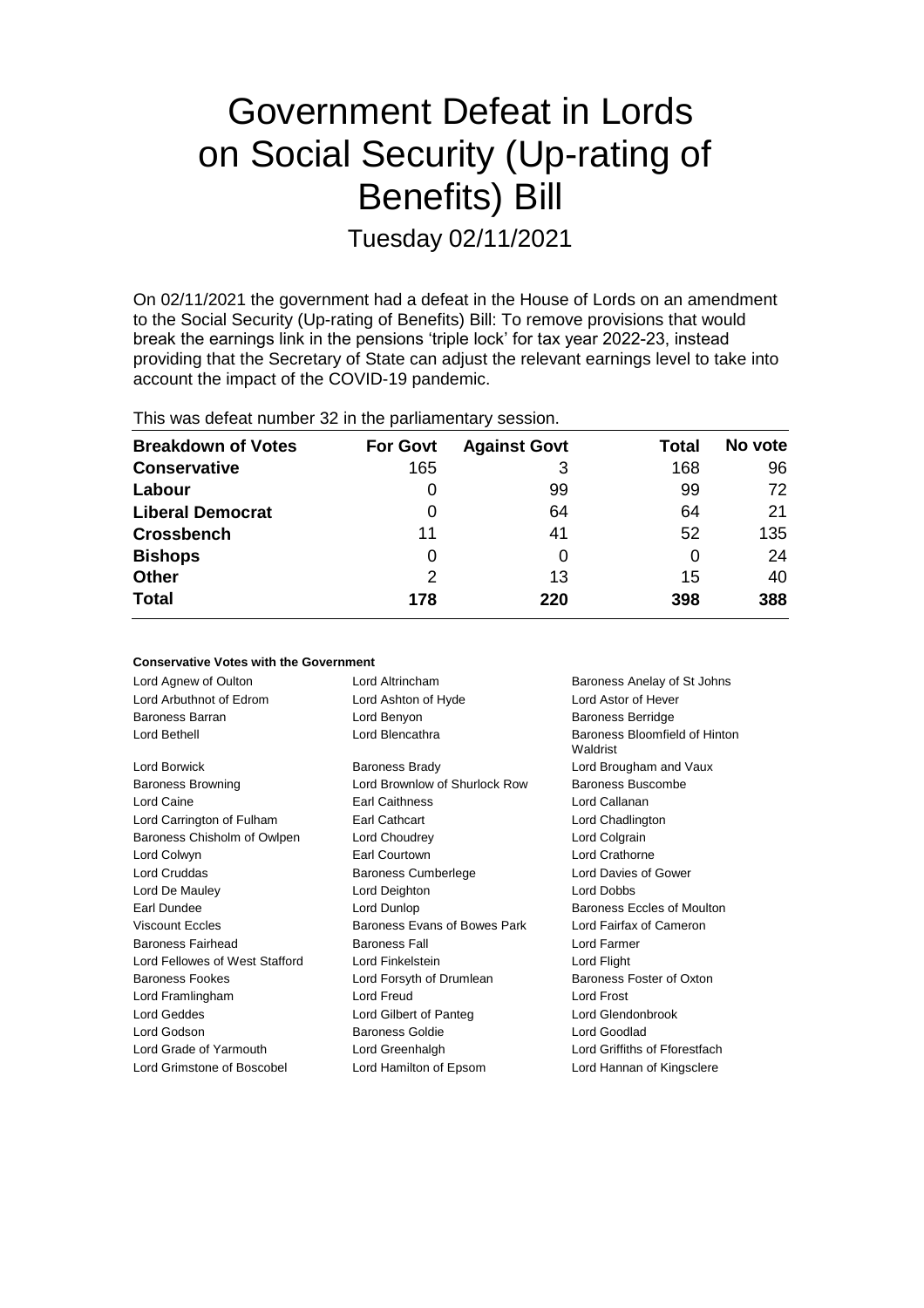Lord Hayward **Lord Henley** Lord Henley **Lord Henley** Lord Herbert of South Downs<br>
Lord Hodason of Astley Abbotts Baroness Hodason of Abinger Lord Holmes of Richmond Lord Hodgson of Astley Abbotts Baroness Hodgson of Abinger Baroness Hooper Lord Horam Lord Howard of Rising Earl Howe Lord Howell of Guildford Lord Hunt of Wirral Lord James of Blackheath **Baroness Jenkin of Kennington** Lord Kamall Lord Keen of Elie **Lord King of Bridgwater** Lord Kirkham Lord Lamont of Lerwick Lord Lancaster of Kimbolton Lord Lang of Monkton Lord Lansley Earl Leicester Lord Leigh of Hurley Lord Lexden **Lord Lindsay** Lord Lilley **Communist Communist Communist Communist Communist Communist Communist Communist Communist Communist Communist Communist Communist Communist Communist Communist Communist Communist Co** Lord Lingfield Lord Livingston of Parkhead Lord Lucas Lord Mancroft Baroness Manzoor Lord Marland Lord McLoughlin **Baroness Meyer** Baroness Meyer **Baroness Morgan of Cotes** Baroness Morris of Bolton Lord Naseby Lord Nash Baroness Noakes Lord Norton of Louth Lord O'Shaughnessy Lord Parkinson of Whitley Bay Lord Patten **Baroness Pidding** Baroness Pidding Lord Polak Lord Popat Lord Porter of Spalding Lord Price Lord Randall of Uxbridge Baroness Rawlings Lord Reay **Baroness Redfern Example 20** Lord Risby Lord Robathan Baroness Rock Baroness Sanderson of Welton Lord Sandhurst Lord Sarfraz Lord Sassoon Baroness Sater Baroness Scott of Bybrook Baroness Seccombe Baroness Shackleton of Belgravia Lord Sharpe of Epsom Lord Sheikh Lord Sherbourne of Didsbury **Lord Smith of Hindhead** Baroness Stedman-Scott Lord Stewart of Dirleton Baroness Stowell of Beeston Lord Strathclyde Baroness Sugg **Lord Suri Lord Suri Lord Taylor of Holbeach Corresponding Corresponding Corresponding Corresponding Corresponding Corresponding Corresponding Corresponding Corresponding Corresponding Corresponding Corresp** Lord Trefgarne Viscount Trenchard Lord Trimble Lord True Lord Tugendhat Lord Udny-Lister Lord Vaizey of Didcot **Baroness Vere of Norbiton** Baroness Verma Baroness Warsi Lord Wasserman Lord Wharton of Yarm Lord Willetts Baroness Williams of Trafford Lord Wolfson of Tredegar Baroness Wyld Lord Young of Cookham Viscount Younger of Leckie

Baroness Harding of Winscombe Lord Harlech Lord Haselhurst

Baroness Neville-Jones **Baroness Neville-Rolfe** Baroness Networks Nicholson of Winterbourne

**Conservative Votes against the Government** Baroness Altmann **Lord Balfe** Lord Balfe **Lord Kirkhope of Harrogate** 

# **Labour Votes with the Government**

#### **Labour Votes against the Government**

Baroness Armstrong of Hill Top Lord Bassam of Brighton Lord Berkeley Baroness Blake of Leeds **Baroness Blower** Baroness Blower **Lord Blunkett** Lord Boateng Lord Bradley Lord Bragg Lord Browne of Ladyton **Baroness Bryan of Partick** Lord Campbell-Savours Lord Coaker **Lord Collins of Highbury** Baroness Corston Lord Cunningham of Felling Lord Davies of Oldham Lord Davies of Brixton Baroness Donaghy **Baroness Drake** Lord Dubs Lord Eatwell Lord Elder Lord Falconer of Thoroton Lord Faulkner of Worcester **Baroness Gale Baroness Gale** Lord Glasman Baroness Golding Lord Griffiths of Burry Port Lord Grocott Lord Hain Viscount Hanworth Lord Harris of Haringey Baroness Healy of Primrose Hill Lord Hendy **Baroness Henig** Baroness Henig Lord Hollick Lord Howarth of Newport Lord Hunt of Kings Heath Baroness Jay of Paddington **Lord Jones Baroness Jones of Whitchurch** Baroness Jones of Whitchurch

Lord Adonis Lord Anderson of Swansea Baroness Andrews

Lord Carter of Coles **Baroness Chakrabarti** Baroness Chapman of Darlington Lord Haworth **Baroness Hayman of Ullock** Baroness Hayter of Kentish Town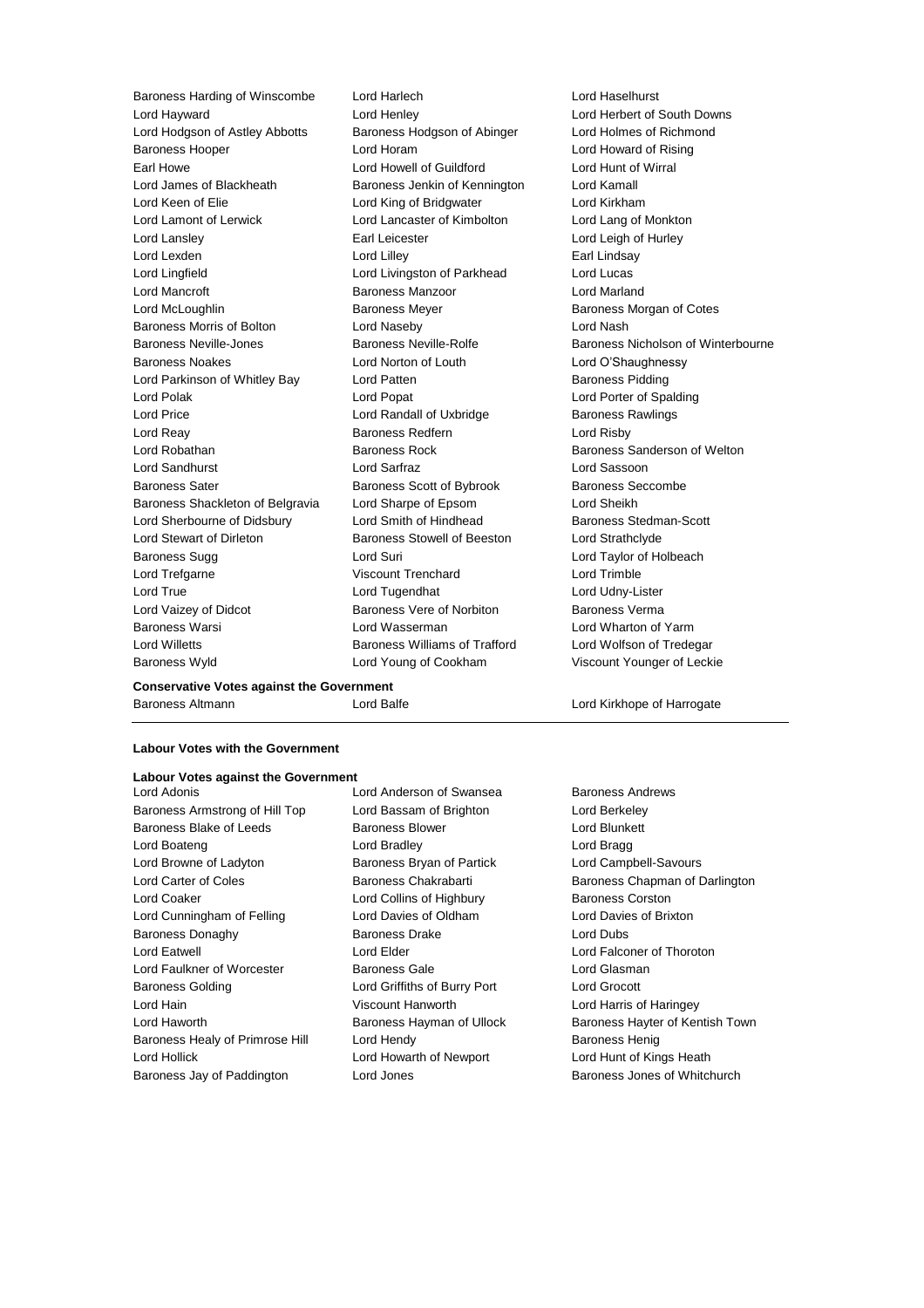| Lord Kennedy of Southwark     | Lord Khan of Burnley         | Baroness Lawrence of Clarendon  |  |
|-------------------------------|------------------------------|---------------------------------|--|
| Lord Layard                   | Lord Lennie                  | Lord Levy                       |  |
| Baroness Lister of Burtersett | Baroness Mallalieu           | Lord Maxton                     |  |
| Lord McAvoy                   | Baroness McIntosh of Hudnall | Lord McNicol of West Kilbride   |  |
| <b>Baroness Merron</b>        | Lord Monks                   | Baroness Morris of Yardley      |  |
| Baroness Osamor               | <b>Baroness Pitkeathley</b>  | Lord Ponsonby of Shulbrede      |  |
| Baroness Primarolo            | <b>Baroness Quin</b>         | Baroness Ramsay of Cartvale     |  |
| Baroness Rebuck               | Lord Reid of Cardowan        | Baroness Ritchie of Downpatrick |  |
| Lord Robertson of Port Ellen  | Lord Rooker                  | Lord Rosser                     |  |
| Lord Sawyer                   | Baroness Sherlock            | Lord Sikka                      |  |
| Baroness Smith of Basildon    | Lord Snape                   | <b>Viscount Stansgate</b>       |  |
| Lord Stevenson of Balmacara   | Baroness Thornton            | Lord Tomlinson                  |  |
| Lord Touhig                   | Lord Triesman                | Lord Tunnicliffe                |  |
| Lord Turnberg                 | Lord Watson of Invergowrie   | Lord Watts                      |  |
| <b>Baroness Wheeler</b>       | Baroness Whitaker            | Lord Whitty                     |  |
| Baroness Wilcox of Newport    | Lord Wood of Anfield         | Baroness Young of Old Scone     |  |

#### **Liberal Democrat Votes with the Government**

#### **Liberal Democrat Votes against the Government**

| Lord Addington                                | Lor |
|-----------------------------------------------|-----|
| Baroness Bakewell of Hardington<br>Mandeville | Bai |
| <b>Baroness Brinton</b>                       | Bai |
| Lord Chidgey                                  | Lor |
| <b>Baroness Doocey</b>                        | Bai |
| Lord Fox                                      | Baı |
| Lord Goddard of Stockport                     | Ba  |
| Baroness Harris of Richmond                   | Ba  |
| Baroness Hussein-Ece                          | Ba  |
| Lord Jones of Cheltenham                      | Bai |
| Baroness Ludford                              | Lor |
| Lord Newby                                    | Ba  |
| Lord Palmer of Childs Hill                    | Bai |
| Lord Purvis of Tweed                          | Bai |
| Lord Rennard                                  | Lor |
| Lord Scriven                                  | Lor |
| Lord Shipley                                  | Bai |
| Lord Storey                                   | Lor |
| <b>Baroness Suttie</b>                        | Lor |
| Baroness Thomas of Winchester                 | Bai |
| Baroness Tyler of Enfield                     | Lor |
| Lord Willis of Knaresborough                  |     |
|                                               |     |

roness Burt of Solihull **Example Baroness Burt of Solihull** Lord Campbell of Pittenweem rd Clement-Jones Lord Dholakia roness Featherstone **Barone** Lord Foster of Bath roness Garden of Frognal Lord German roness Grender **Communist Baroness Hamwee** roness Humphreys **Example Baroness Humphreys** Lord Hussain roness Janke **Baroness Jolly** roness Kramer **Lord Lee of Trafford** rd Marks of Henley-on-Thames Lord McNally roness Northover **Lord Paddick** roness Parminter **Execute Parminter** Baroness Pinnock roness Randerson **Lord Redesdale** rd Sharkey **Baroness** Sheehan roness Smith of Newnham Lord Stoneham of Droxford rd Strasburger **Lord Stunell** rd Taverne **Example 20** Lord Thomas of Gresford roness Thornhill **Example 20** Lord Tope rd Wallace of Saltaire **Baroness Walmsley** 

rd Allan of Hallam **Lord Alliance** roness Barker **Lord Beith** 

rd Roberts of Llandudno Baroness Scott of Needham Market

# **Crossbench Votes with the Government**

Lord Ravensdale Lord Trees

Lord Kakkar Earl Kinnoull Lord Patel

### **Crossbench Votes against the Government**

Lord Aberdare Lord Adebowale Lord Alton of Liverpool Lord Best Lord Bichard Lord Birt Baroness Butler-Sloss **Earl Clancarty** Earl Clancarty **Viscount Craigavon** Lord Dannatt Baroness D'Souza Lord Dykes

Lord Brown of Eaton-under-Heywood Lord Chartres Lord Craig of Radley Lord Hope of Craighead

Lord Broers **Baroness Bull** Lord Butler of Brockwell